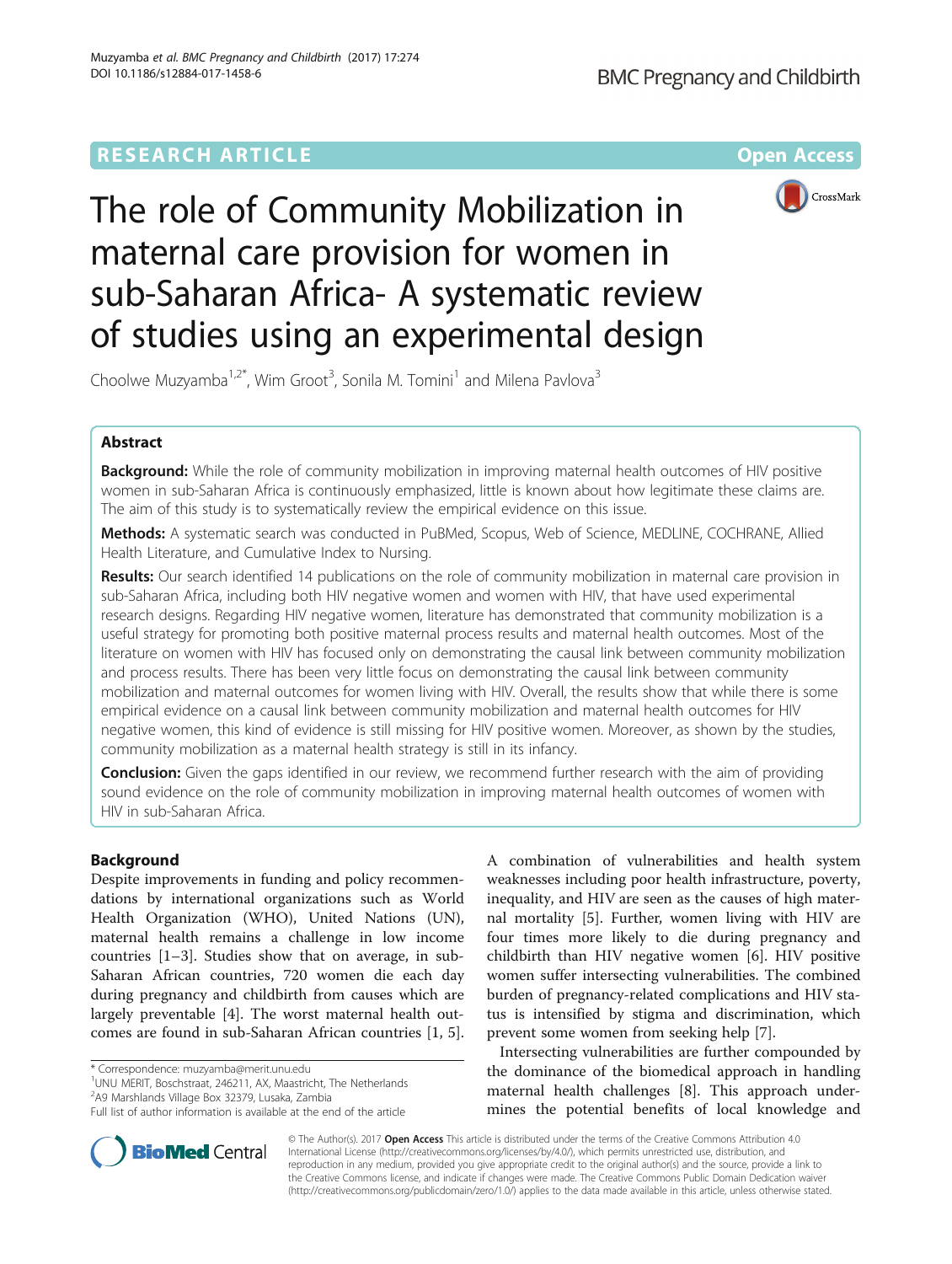strategies [[9\]](#page-11-0). Some scholars contend that lack of community involvement led to failed maternal health interventions in sub-Saharan Africa, including maternal health of women living with HIV [[10](#page-11-0)]. There is a traditional tendency inherent in dominant maternal health approaches to undermine local competencies. More specifically, as an antidote to deplorable maternal health outcomes in poor sub-Saharan African settings, mainstream researchers have continued to recommend conventional solutions such as infrastructure improvement, construction of more hospitals and roads, and promotion of women's rights [\[11](#page-11-0), [12\]](#page-11-0). While in theory there is no contention on the usefulness of such conventional solutions, evidence has indicated that in practice, little can be done to operationalize these ideal solutions in a sustainable way in poor settings [\[10\]](#page-11-0). This is partly because most of these recommendations are costly and thus the majority of the resource-poor governments have been reluctant to implement them. As a result, these solutions remain largely idealistic, especially when applied while ignoring local experience.

Despite the dominant approach to maternal care, several studies have drawn attention to the role of communities and have reported on how involvement of communities, use of indigenous resources and reliance on peer support help to improve health outcomes [\[2](#page-11-0), [13](#page-11-0)–[16\]](#page-11-0). This observation has ignited the hypothesis that capitalizing on community competencies can complement conventional maternal health efforts especially in sub-Saharan Africa where health systems are inefficient and sometimes inaccessible to many women living with HIV in the peripherals of the societies [[17](#page-11-0)–[19\]](#page-11-0).

This is why community mobilization is increasingly being seen as a useful complement to conventional maternal health initiatives [\[13](#page-11-0), [20\]](#page-11-0). Some examples of initiatives that rely on community mobilization include: a) the "MaiKhanda programme" in Malawi, which is a comprehensive locally-run maternal care project where Traditional Birth Attendants (TBAs) provide maternal services to communities [[21](#page-11-0)]; b) the "Zambulance project", which connects rural Zambian villages to health centers through a locally manufactured bicycle with an attached trailer used to carry patients and pregnant women to remote health centers [\[22\]](#page-11-0); c) the "MaiMwana" project in Malawi, which is an intervention aimed at providing peer support to mothers in rural Malawi [\[21\]](#page-11-0).

Specific to women living with HIV, Rifkin (2012) also argues that in the absence of an exchange of perspectives and views between professionals and communities, maternal health initiatives for women living with HIV in poor sub-Saharan African communities will continue to meet inaction, mistrust, resistance and failure. It is, however, not known to what extent community mobilization

can be a useful strategy for women living with HIV [[5](#page-11-0), [6](#page-11-0)]. It is not clear which components of community mobilization actually change conditions among women living with HIV nor how this change is achieved [[13, 23](#page-11-0)].

The aim of this study is to provide an overview of the empirical evidence on the role of community mobilization in maternal care provision to women living with HIV in sub-Saharan Africa. We only include studies with an experimental design in order to identify causal effects. Strong evidence for causal inference is a useful basis for establishing definitive conclusions [\[24](#page-11-0)]. The evidence on the role of community mobilization in maternal care provision in general is also reviewed.

Our review is imperative for both policy and research. Researchers have hypothesized that through the generation of locally acceptable, feasible, useful and relevant knowledge and experience, including partnerships with health professionals, community mobilization might be the missing link in the improvement of maternal health [[14\]](#page-11-0). Therefore, our review provides a basis for comparing the role of community mobilization in maternal care provision to HIV negative women and women living with HIV. We also highlight specific areas that need further research. The review can help to guide policy and practice in designing maternal health interventions which are relevant, feasible and accessible to local communities in sub-Saharan Africa [\[5\]](#page-11-0). The paper further adds to the gap in literature about how to best operationalize the concept of community mobilization in the context of sub-Saharan Africa.

### Definition of Community Mobilization

Although community mobilization is seen as critical in maternal health promotion, there is little agreement on what defines community mobilization. This is partly because of the diversity in theoretical roots in the development of the concept of community mobilization. This includes Coleman's (1988), Bourdieu (1986) and Putnam's (2000) theory of social capital, Michael Foucault's (1977) theory of governmentality, Jovchelovitch's (2008) theory of Cognitive Polyphasia and Paulo Freire's theory of "conscientisation". In general, the theoretical roots of community mobilization suggest that this concept is premised on the principles of equity, empowerment, inclusion in decision-making, social justice, attention to community, respect for diversity and collaboration [[20, 23, 25\]](#page-11-0). These principles work as core-values in different definitions of community mobilization. Different scholars attach different levels of importance to different principles in their definitions. An overview of definitions of community mobilization in maternal health research is provided in Table [1](#page-2-0).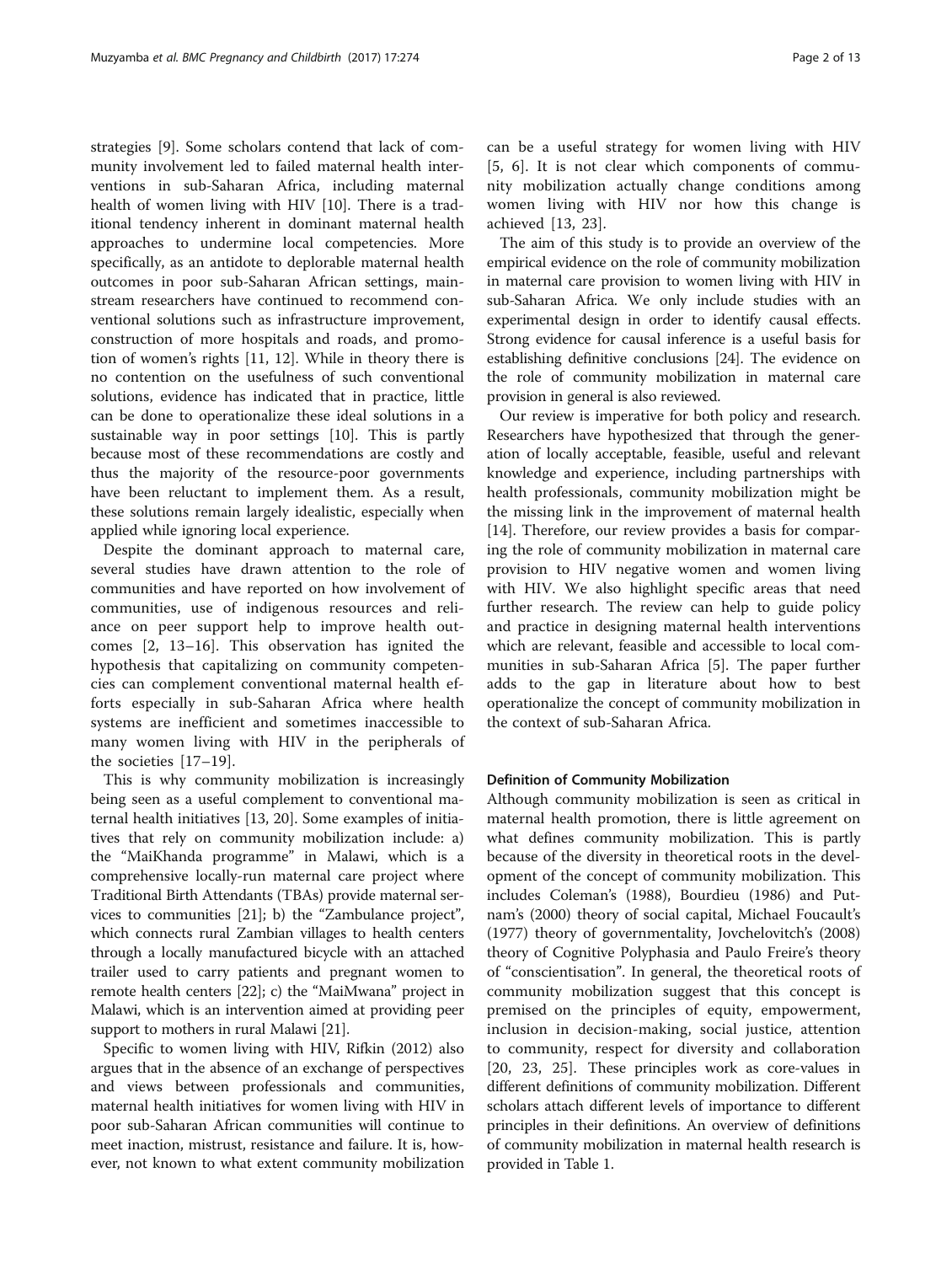## <span id="page-2-0"></span>Table 1 Summary of community mobilization definitions

| Citation | Definition                                                                                                                                                                                                                                                                                                                                                                                                                      | Central theme                                                                                                                                                          |
|----------|---------------------------------------------------------------------------------------------------------------------------------------------------------------------------------------------------------------------------------------------------------------------------------------------------------------------------------------------------------------------------------------------------------------------------------|------------------------------------------------------------------------------------------------------------------------------------------------------------------------|
| $[42]$   | "A process of creating and harnessing the agency of the marginalized<br>groups most vulnerable to HIV/AIDS, enabling them to build a collective,<br>community response, through their full participation in the design,<br>implementation and leadership of health programmes and by forging<br>supportive partnerships with significant groups both inside and outside of<br>the community"                                    | Campbell et al. (2010)<br>- Community participation<br>- Collaboration between community<br>and professionals<br>- Identity<br>- Indigenous actors                     |
| $[45]$   | "Community mobilization is defined as a component of externally-<br>triggered HIV interventions, rather than including indigenous community<br>mobilization initiated by grassroots actors with broader interests than HIV."                                                                                                                                                                                                    | Cornish et al (2014).<br>- Collaboration between community<br>and professionals                                                                                        |
| [46]     | "A participatory approach, which involves building on local competences<br>and strategies by ensuring that community members take part in<br>decision- making and bring local knowledge, experiences and problems<br>to the fore."                                                                                                                                                                                              | Tripathy et al (2012)<br>- Use of local knowledge<br>- Community participation<br>- Use of indigenous resources                                                        |
| $[25]$   | A capacity building process through which community members, groups<br>and organizations plan, implement and evaluate on a participatory and<br>sustained basis to improve their health or other conditions either on their<br>own initiative or stimulated by others                                                                                                                                                           | Howard- Grabman et al (2007)<br>- Local initiatives<br>- Capacity building<br>- Community participatory                                                                |
| $[47]$   | "Community mobilization constitutes active involvement of the<br>community in information sharing, consultation, collaboration and<br>empowerment strategies aimed at bringing change in communities"                                                                                                                                                                                                                           | Rifkin (2001)<br>- Use of indigenous strategies<br>- Collaboration<br>- Community involvement<br>- Community mobilization as a<br>process/continuum                    |
| $[48]$   | "Community mobilization is seen as health promotion intervention which<br>helps communities to identify and undertake appropriate actions in<br>relation to shared problems.<br>Further, there are two types of community mobilization strategies:<br>community organization and building, and community advocacy. The<br>latter assumes involving citizens in institutions or decision which have an<br>impact on their lives" | McKenzie (2013)<br>- Health promotion intervention<br>- Cooperation for collective action<br>- Involvement of community<br>- Community advocacy<br>- Community support |
| $[49]$   | "Community mobilization is seen as a process where people come<br>together to take action on an issue by relaying on enhanced social<br>connectedness and efficacy or the ability to have influence and control<br>over their situation"                                                                                                                                                                                        | Watson-Thompson et al (2008)<br>- Peer support<br>- Community cooperation                                                                                              |
| $[50]$   | "Community mobilization is defined as individuals taking action organized<br>around specific community issues. It involves community empowerment,<br>community participation, capacity- building, community coalitions,<br>community organization and development"                                                                                                                                                              | Kim- Ju et al (2008)<br>- Community involvement -<br>empowerment,<br>- Capacity- building<br>- Community coalitions<br>- Use of community resources                    |
| $[51]$   | "Low- cost, participatory, community- based approaches involving<br>women's groups aimed at effectively improving home delivery practices<br>and birth outcomes in a range of settings"                                                                                                                                                                                                                                         | Nahar et al (2012)<br>- Participatory low cost<br>- Community based strategies<br>- Use of community resources                                                         |
| $[21]$   | "A health promotion strategy best seen as a continuum of process which<br>include, Community informed of decisions made, Community<br>consultation about decisions tokenistically to gain buy in, Community's<br>views taken into account, Joint decision- making, and Community driven<br>decision- making"                                                                                                                    | Rosato et al (2006)<br>- Tokenistic<br>- Cooperation<br>- Community consultation<br>- Joint effort<br>- Support                                                        |
| $[52]$   | "Community mobilization is the process of engaging communities to<br>identify community priorities, resources, needs and solutions in such a<br>way as to promote representative participation, good governance,<br>accountability and peaceful change"                                                                                                                                                                         | Mercy-corps (2009)<br>- Community engagement<br>- Use of Community resources<br>- Community priorities<br>- Community strategies                                       |
| $[19]$   | "Actions that engage and galvanize community members to take action<br>towards achieving a common goal"                                                                                                                                                                                                                                                                                                                         | Lippman et al (2013)<br>- Engaging community members<br>- Galvanizing community members                                                                                |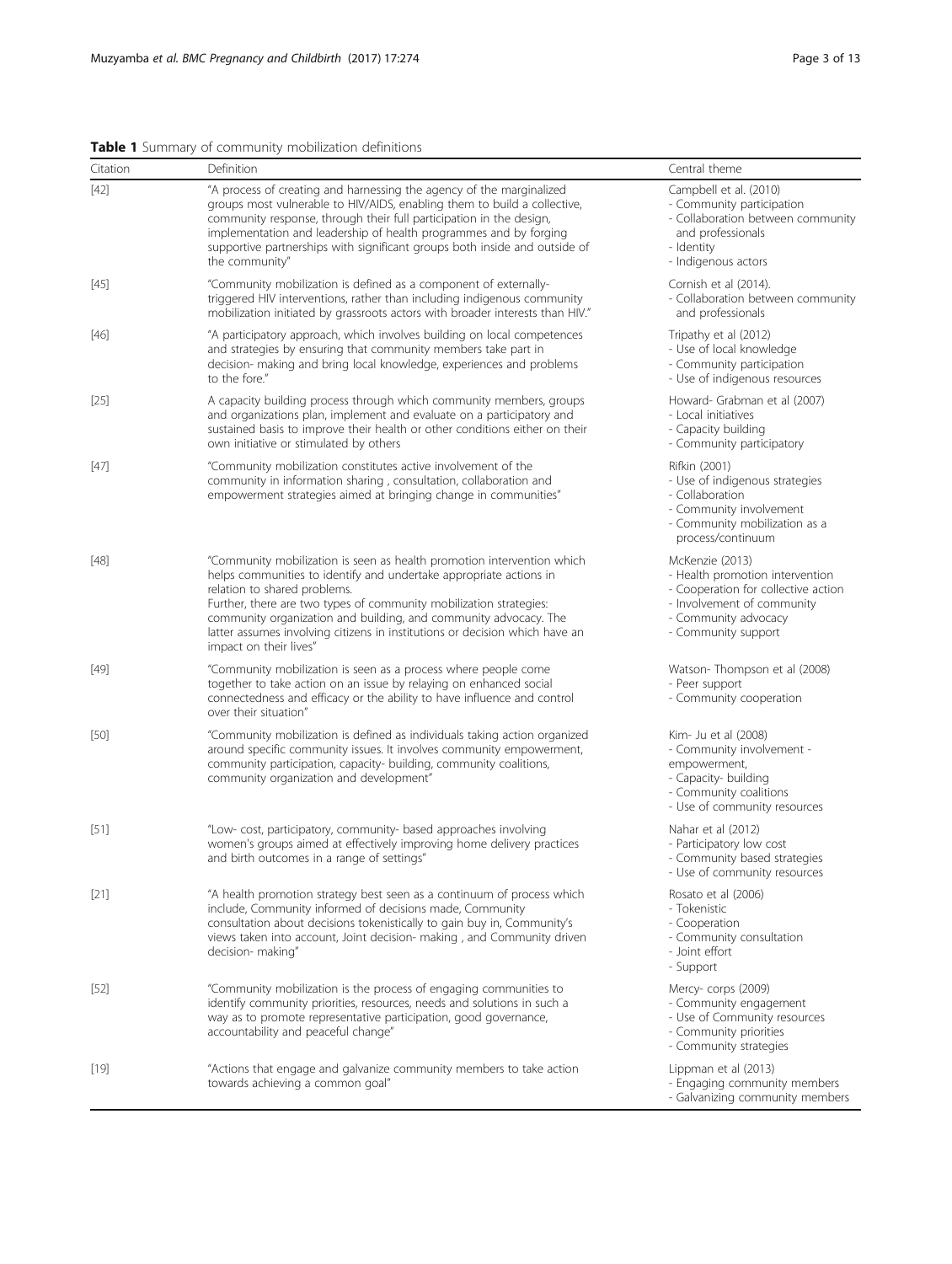From Table [1](#page-2-0), it is clear that any operationalization of the definition of community mobilization should reflect the common principles identified above such as community participation, community empowerment, use of community competence, use of indigenous resources, collaboration, community cooperation, use of peer-support. That notwithstanding, most of these principles are related or just synonyms of each other; thus, in general, they can be grouped into three main ones, namely: (a) reliance on peer support, e.g. financial, psychological and social support for pregnant women or new mothers by community members.; (b) use of indigenous resources in maternal care provision, e.g. service provision by trained traditional birth attendants (TBA); and/or (c) collaboration between community and professionals in designing maternal care initiatives, which is seen through collaborative partnerships between health professionals and communities. Taking this into consideration, for the purpose of our review, we define community mobilization as any initiative that is anchored on at least one of these three principles highlighted above. The central theme among the three principles being community ownership in the form of participation in planning and implementation of the initiative regardless of whether the initiative was externally or locally-initiated.

This operationalization of the concept allows us to capture the community constitutes and health outcomes under investigation. Further, due to the lack of a universally agreed upon definition of the concept of community mobilization, we ensured that we captured as much as possible articles with deeper meaning of community mobilization in which community ownership of an intervention was evident from any of the three principles of community mobilization (reliance on peer support, use of indigenous resources in maternal care provision, collaboration between community and professionals in designing maternal care initiatives).

## Methods

To identify studies to include in our review, a search was conducted in PuBMed, Scopus, Web of Science, MEDLINE, COCHRANE, Allied Health Literature, and Cumulative Index to Nursing with the help of a librarian of Maastricht University.. We conducted a search using the following key-words: community mobilization and maternal health. In addition to this, synonyms of the above phrases were added based on our exploration of the definitions of community mobilization highlighted in Table [1.](#page-2-0) A complete chain of words used in the search process can be found in Table 2. The search was conducted in April 2017.

The procedure included search of articles using different word combinations with the help of a librarian (see Table 2). This was followed by screening of abstracts which lead to exclusion of some papers. Further,

### Table 2 Search strategy

Community mobilization OR community networks OR community groups OR Community coalitions OR community-based OR participatory OR Traditional birth attendants OR community mobilization OR community OR Community engagement OR indigenous strategies OR Local initiatives OR collective action

AND [postnatal care OR Prenatal OR ANC OR emergency obstetrics care OR maternal mortality OR complications during pregnancy OR duration of postpartum stay at hospital OR duration of postpartum stay at home OR community care OR Transmission of HIV from Mother to Child]

thorough reading of retained papers was conducted in order to arrive at the final papers to be included in the study.

To be included in our study, the publications must have:

- reported studies conducted in sub-Saharan Africa
- reported results in English
- reported on community-based initiatives that engaged one or more community groups in concrete participatory activities in designing maternal care initiatives, or used indigenous resources in maternal care provision, or relied on peer support for pregnant women or new mothers.
- have been peer reviewed
- must have made use of an experimental research design, i.e. a randomized trial or a quasiexperimental design..
- must have also been conducted between 1990 and 2015 reflecting the period when HIV became a serious epidemic in sub-Saharan Africa.
- must have evaluated the initiative in terms of process indicators and quantifiable biomedical maternal health outcome indicators as defined by WHO. These include:

a) Process indicators for maternal health, which capture changes in behavior of pregnant women and new mothers. These changes in behavior are usually a direct result of activities of a given maternal health promotion activity and they may include indicators such as: adoption of maternal health-enhancing behavior, increased access to health facility, adherence to antiretroviral therapy if living with HIV, attendance to antenatal and postnatal care, etc. Although useful, these indicators in themselves do not provide information on the results and impact of the activity [\[2](#page-11-0), [26](#page-11-0)].

b) Quantifiable biomedical maternal health outcome indicators, which capture the eventual health status of the target population and can be divided into [[1,](#page-11-0) [16,](#page-11-0) [27\]](#page-11-0): primary outcomes (incl. complications during pregnancy and during childbirth, duration of postpartum stay at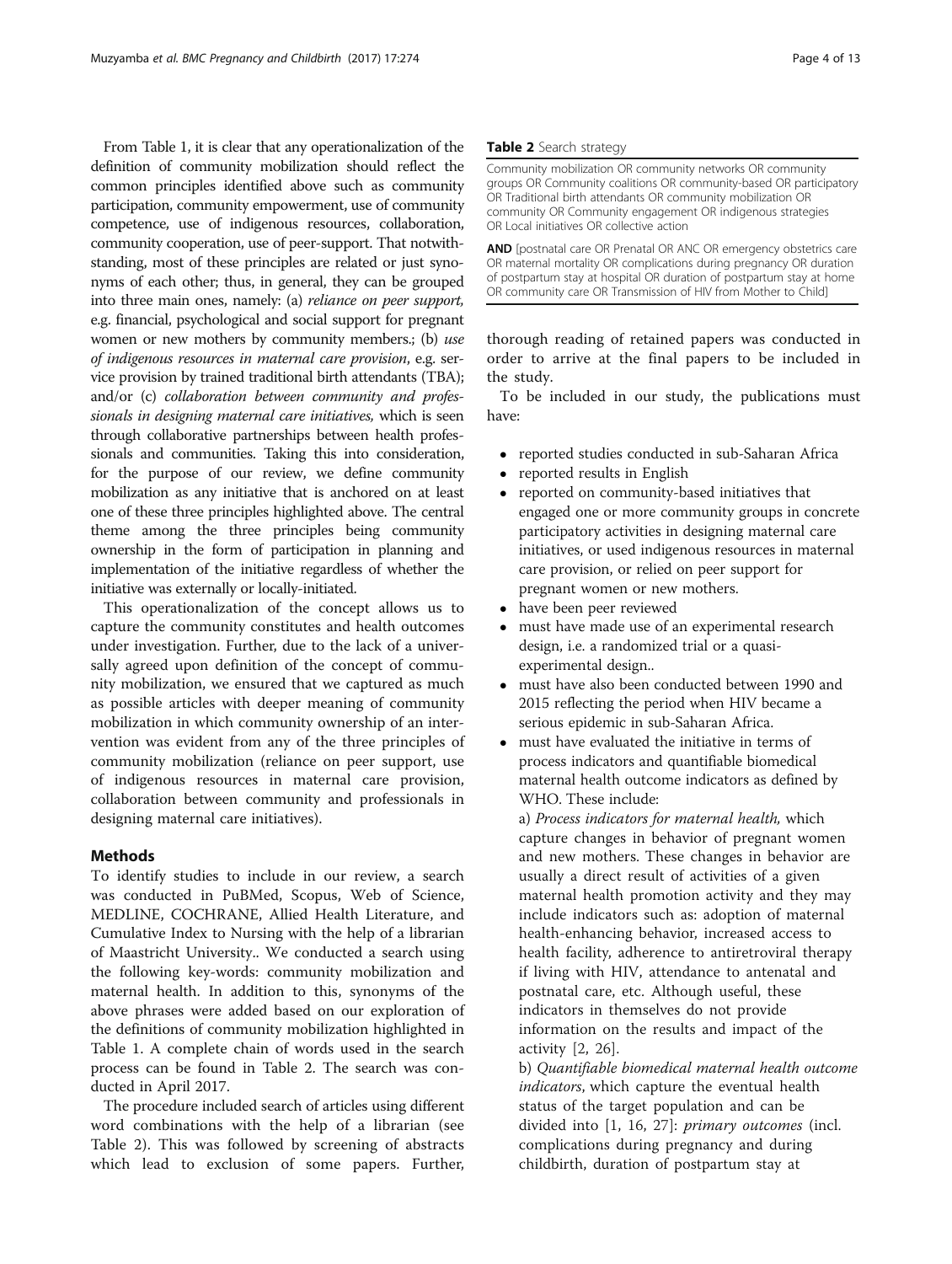hospital/community care at home and maternal depression, such as antenatal and postpartum depression); secondary outcomes (incl. postnatal care and emergency obstetrical care, maternal mortality); other outcomes (transmission of HIV from mother to child).

The selected publications were then divided into category one studies, which had looked at HIV negative women living in sub-Saharan Africa, and category two studies for women living with HIV in sub-Saharan Africa. The text of the publications was screened based on the same inclusion criteria presented above, and the final list of publications within each category was defined. In Fig. 1, we provide a diagram showing the summary of the search procedure.

We analyzed the text of the publications using content analysis. Content analysis is an approach that helps to synthesize data around key themes. This helps to systematically and objectively describe the study phenomenon [\[28](#page-11-0)]. A coding frame was established illuminating the following themes: community mobilization conceptualization, study designs, generalizability of results, process and outcome maternal health indicators. We also followed PRISMA guidelines to ensure quality of our review, see Fig. 1 [\[29](#page-11-0)].

## Results

In total, 1334 publications were initially identified, after which 859 publications were excluded because neither the title nor the abstract indicated the use of community mobilization or the reported maternal health outcomes. This left us with 475 publications. After reviewing their abstracts in detail, we excluded another 416 articles leaving us with 59 articles. The full text of the 59 articles were read in detail which led to further exclusion of 46 papers for not meeting the inclusion criteria, thereby leaving us with 14 publications for analysis (Fig. 1). These papers were divided into two categories: those that involved HIV negative women (category one) and those that involved women living with HIV (category two). For category one HIV negative we had nine articles, and for category two women living with HIV, we had five articles. A detailed description of the findings of the publications and their results can be found in Tables [3](#page-5-0), [4](#page-5-0), [5](#page-6-0) and [6](#page-7-0).

## Overall characteristics of publications

Table [3](#page-5-0) presents an overview of the general characteristics of the publications reviewed. The studies were published in peer reviewed journals between 1990 and 2015 and were all based on experimental research designs.

Regarding the definition of community mobilization, overall, the studies operationalized community mobilization

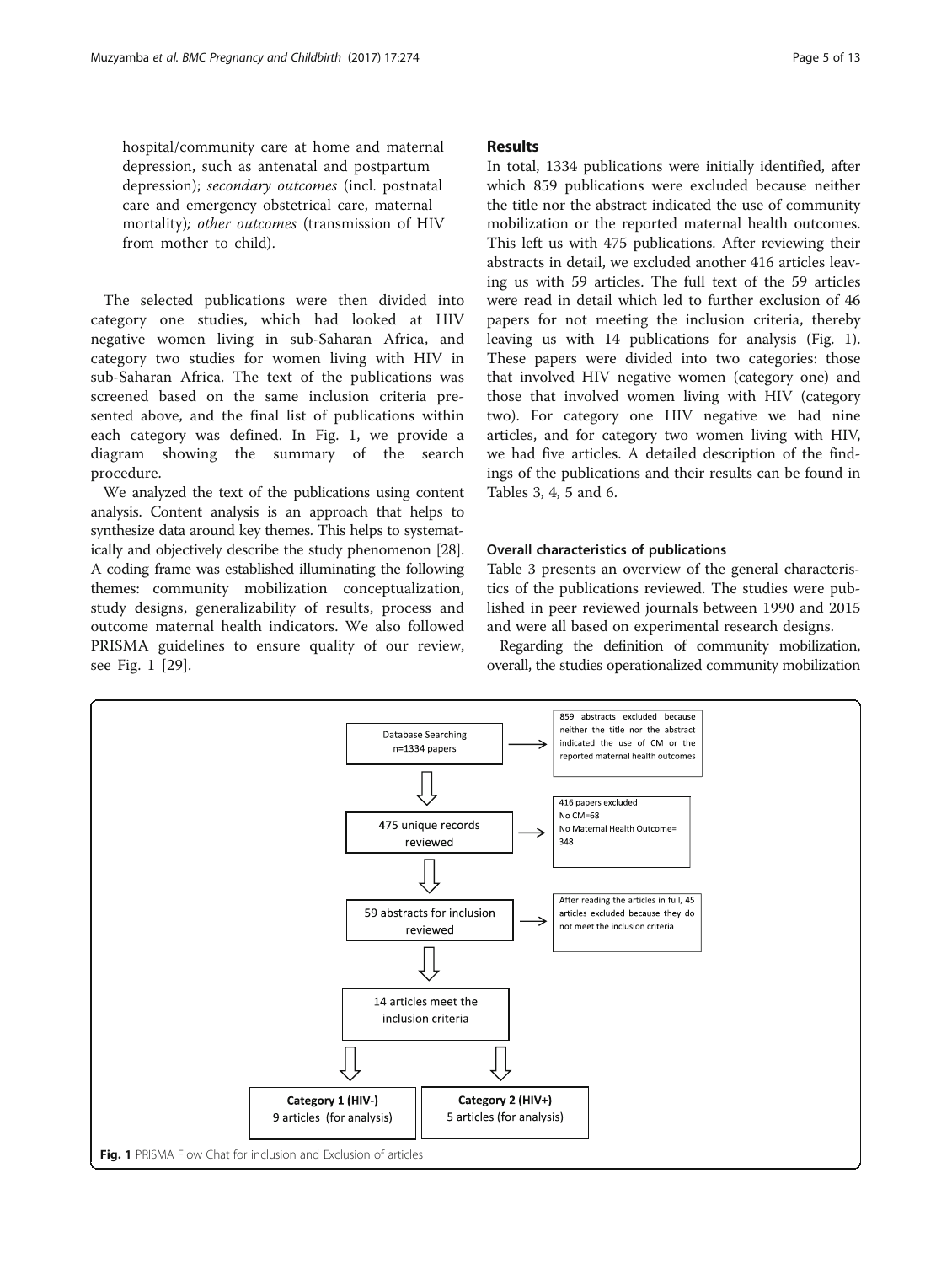<span id="page-5-0"></span>Table 3 Summary of General Characteristics of Result

| Characteristic of the publication                                                     | Number of<br>publications (%) | Category 1<br>$(HIV-)$ | Category 2<br>$(HIV+)$ |
|---------------------------------------------------------------------------------------|-------------------------------|------------------------|------------------------|
| Operationalization of Community Mobilization                                          |                               |                        |                        |
| -The role of group/peer support for pregnant women or new mothers                     |                               | [8, 17]                | $[30 - 32]$            |
| -The role of Traditional Birth Attendants (TBA) in maternal care provision            |                               | [15, 18, 27, 33, 34]   | $[35]$                 |
| -The role of partnership between community and professionals in designing initiatives |                               | $[36 - 39]$            | $[40]$                 |

in accordance with the three main principles namely; collaboration between community and professionals in designing maternal care initiatives, use of indigenous resources in maternal care provision (e.g. TBA), reliance on peer support for pregnant women and new mothers. In total, five publications operationalized community mobilization as group/peer support (social, psychological, and financial), another five operationalized community mobilization as the use of indigenous resources in maternal care provision (e.g. TBAs), and another five conceptualized community mobilization as partnership between community and health professionals in the design and implementation of maternal care initiatives.

## The role of Community Mobilization among HIV negative women (Category 1) and HIV positive women (Category 2) Table 4 presents a summary of the indicators used to study the process and outcome of community

mobilization among both HIV negative women and women living with HIV.

With regard to HIV negative women, some of the publications reported process indicators which involved adoption of health-enhancing behavior among mothers. The others reported outcome indicators, which included reduction in maternal depression, reduced rates of hemorrhage, reduced neonatal mortality and reduced maternal mortality. On the other hand, the majority of publications on women living with HIV reported process indicators, which included among other things, adoption of maternal health-enhancing behavior among HIV positive mothers. In addition, a few reported outcome indicators such as reduced depression among HIV pregnant women.

Peer support was explicated in the form of regular meetings in women's groups where pregnant women provided each other with emotional, physical, social and psychological support to deal with high levels of psychological

**Table 4** Summary of results for HIV Negative (Category 1) and HIV positive women (category 2)

| HIV negative (category 1)      |                                                                                                                                                                                                                  |                                |                                 |
|--------------------------------|------------------------------------------------------------------------------------------------------------------------------------------------------------------------------------------------------------------|--------------------------------|---------------------------------|
| Process outcomes:              | Value reported                                                                                                                                                                                                   | Number of publications         | Publication reference<br>number |
| Health-enhancing<br>behavioral | Positive change (e.g. increased access to health facility,<br>enhanced the pregnant women's knowledge on how<br>to handle maternal complications)                                                                | 6                              | [15, 18, 27, 33, 36, 37]        |
| Outcome indicators             |                                                                                                                                                                                                                  |                                |                                 |
| Depression rate                | Reduced depression                                                                                                                                                                                               | 3                              | [8, 17, 38]                     |
| Maternal mortality             | Reduced maternal mortality                                                                                                                                                                                       | 2                              | [17] [34]                       |
| Hemorrhage/sepsis              | Reduced hemorrhage                                                                                                                                                                                               |                                | $[34]$                          |
| HIV Positive (category 2)      |                                                                                                                                                                                                                  |                                |                                 |
| Process outcomes:              | Value reported                                                                                                                                                                                                   | Number of publications<br>(% ) | Publication reference<br>number |
| Health-enhancing<br>behavioral | Positive change: increased maternal health knowledge,<br>Increased utilization and access to health-enhancing resources<br>e.g. antenatal & primary healthcare, PMTCT, information on<br>safe delivery services) | 5                              | [30, 31, 32, 35, 40]            |
| Outcome Indicators             |                                                                                                                                                                                                                  |                                |                                 |
| Depression rate                | Reduced depression                                                                                                                                                                                               |                                | $[30]$                          |
| Maternal mortality             | Reduced maternal mortality                                                                                                                                                                                       | 0                              |                                 |
| Hemorrhage/sepsis              | Reduced hemorrhage                                                                                                                                                                                               | $\Omega$                       |                                 |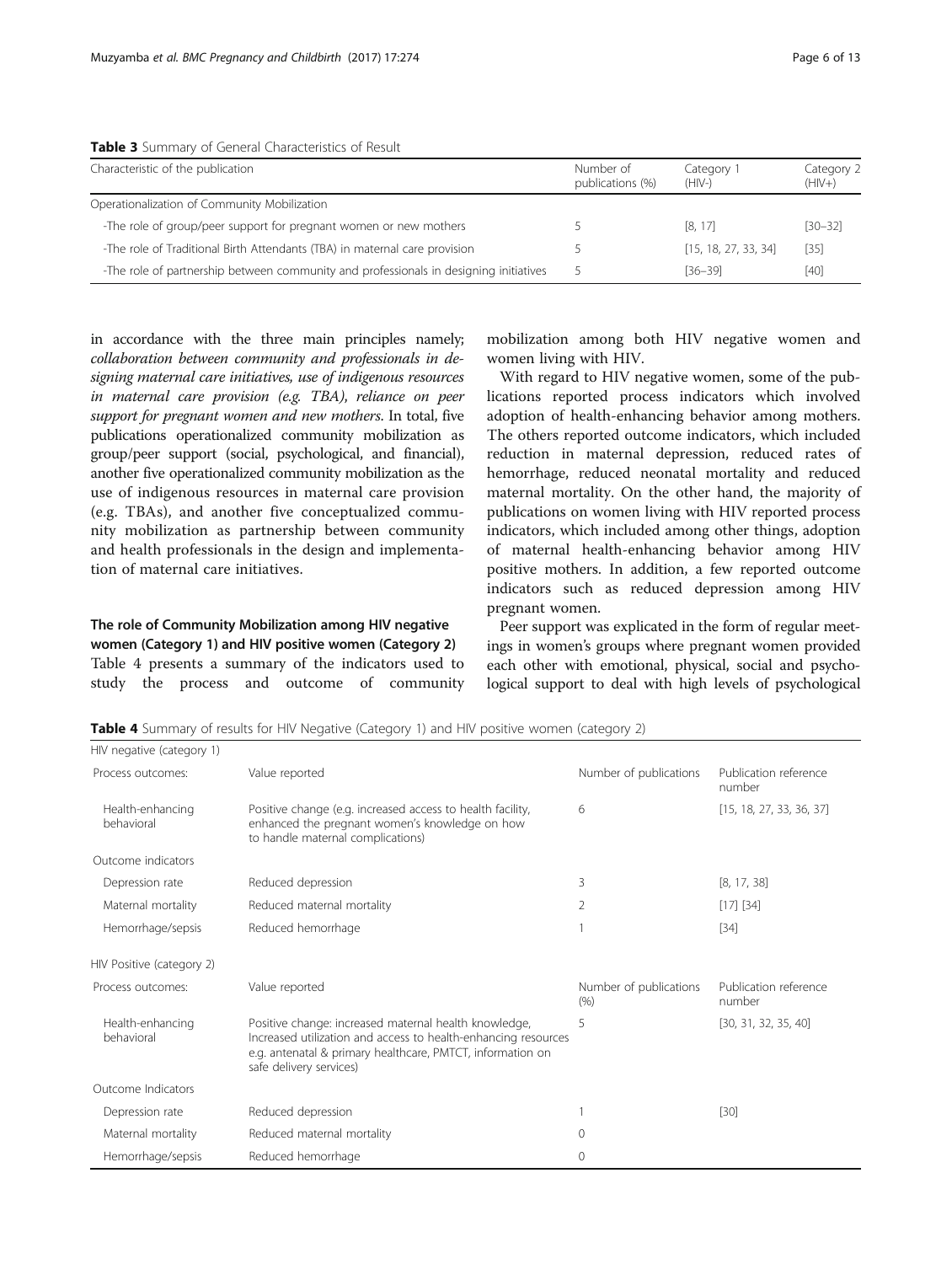<span id="page-6-0"></span>

| Citation | Country  | Study Design                | Community Mobilization<br>Component                                                                                                                                                                                                                     | Process results                                                                                                                                                                                                                                                                                          | Outcome                                                                                                                                                                                                                                                                          |
|----------|----------|-----------------------------|---------------------------------------------------------------------------------------------------------------------------------------------------------------------------------------------------------------------------------------------------------|----------------------------------------------------------------------------------------------------------------------------------------------------------------------------------------------------------------------------------------------------------------------------------------------------------|----------------------------------------------------------------------------------------------------------------------------------------------------------------------------------------------------------------------------------------------------------------------------------|
| 1. [36]  | Tanzania | Longitudinal                | Community Capacity Building<br>& Empowerment support for<br>village health workers; (2)<br>developing community-<br>based plans for transporta-<br>tion to health facilities; & (3)<br>increasing participation by<br>community members in<br>planning; | Significant improvement in<br>access t health facilities due<br>to increased transport<br>options<br>Increased attention to<br>Obstetric complications by<br>275<br>Deliveries attended by a<br>relative/community member<br>or no one decreased 4% &<br>6%, respectively but by a TBA<br>increased 200% |                                                                                                                                                                                                                                                                                  |
| 2. [8]   | Malawi   | randomized controlled trial | Established participatory<br>women's groups to mobilize<br>communities around<br>maternal and newborn<br>health                                                                                                                                         |                                                                                                                                                                                                                                                                                                          | A combined community and<br>facility approach using<br>participatory women's groups<br>and quality improvement at<br>health centers reduced<br>newborn mortality in rural<br>Malawi                                                                                              |
| 3. [17]  | Malawi   | Randomized trial            | <b>Established Community</b><br>women's groups to ensure<br>provision of socioeconomic<br>support                                                                                                                                                       | Better health outcomes for<br>infants reduction in disease<br>for both mother and child<br>Better health-seeking<br>behavior<br>Increased Uptake of HIV<br>testing                                                                                                                                       | Reduced MMR, NMR and IMR<br>in treated group,<br>Conclusion: Community<br>mobilisation through<br>women's groups and<br>volunteer peer counsellor<br>health education are<br>methods to improve<br>maternal and child health<br>outcomes in poor rural<br>populations in Africa. |
| 4. [37]  | Kenya    | Randomized control trials   | Involvement of Community<br>Health Workers in provision<br>of maternal health services                                                                                                                                                                  | Increased visits to health<br>center, increased deliveries<br>by skilled personnel,<br>"Conclusion increase in<br>essential maternal and<br>neonatal care practices                                                                                                                                      |                                                                                                                                                                                                                                                                                  |
| 5. [38]  | Ethiopia | randomized controlled trial | Mother to Mother support in<br>recognizing maternal health<br>risks                                                                                                                                                                                     |                                                                                                                                                                                                                                                                                                          | Reduced MMR, NMR and IMR<br>in treated group                                                                                                                                                                                                                                     |
| 6. [34]  | Angola   | longitudinal                | Involvement of traditional<br>birth attendants (TBAs)<br>prenatal, delivery, and<br>postnatal care                                                                                                                                                      |                                                                                                                                                                                                                                                                                                          | Better MMR, NMR and IMR<br>outcomes                                                                                                                                                                                                                                              |
| 7. [33]  | Sahel    | Longitudinal                | Involving TBAs to promote<br>safe motherhood                                                                                                                                                                                                            | - High levels of retained<br>knowledge of risk factors,<br>hygiene and malaria<br>prophylaxis in 2-year fol-<br>lowup survey.<br>- Low levels of knowledge of<br>postpartum haemorrhage<br>management, low number<br>of births attended for most"                                                        |                                                                                                                                                                                                                                                                                  |
| 8. [27]  | Nigeria  | Longitudinal                | "Involved traditional birth<br>attendants (TBAs) in a rural<br>community maternal health<br>care provision                                                                                                                                              | - Increased referrals to health<br>centers increased use of<br>family planning                                                                                                                                                                                                                           | Reduced haemorrhage,<br>oedema, extended labour<br>cases                                                                                                                                                                                                                         |
| 14. [18] | Sudan    | Longitudinal                | Involvement of Village TBAs<br>to detect high-risk pregnancy<br>and newborns complications                                                                                                                                                              | Increased reporting of<br>complications<br>Increased detection of<br>complications                                                                                                                                                                                                                       | 25% reduction in cases of<br>stillbirth and neonatal death                                                                                                                                                                                                                       |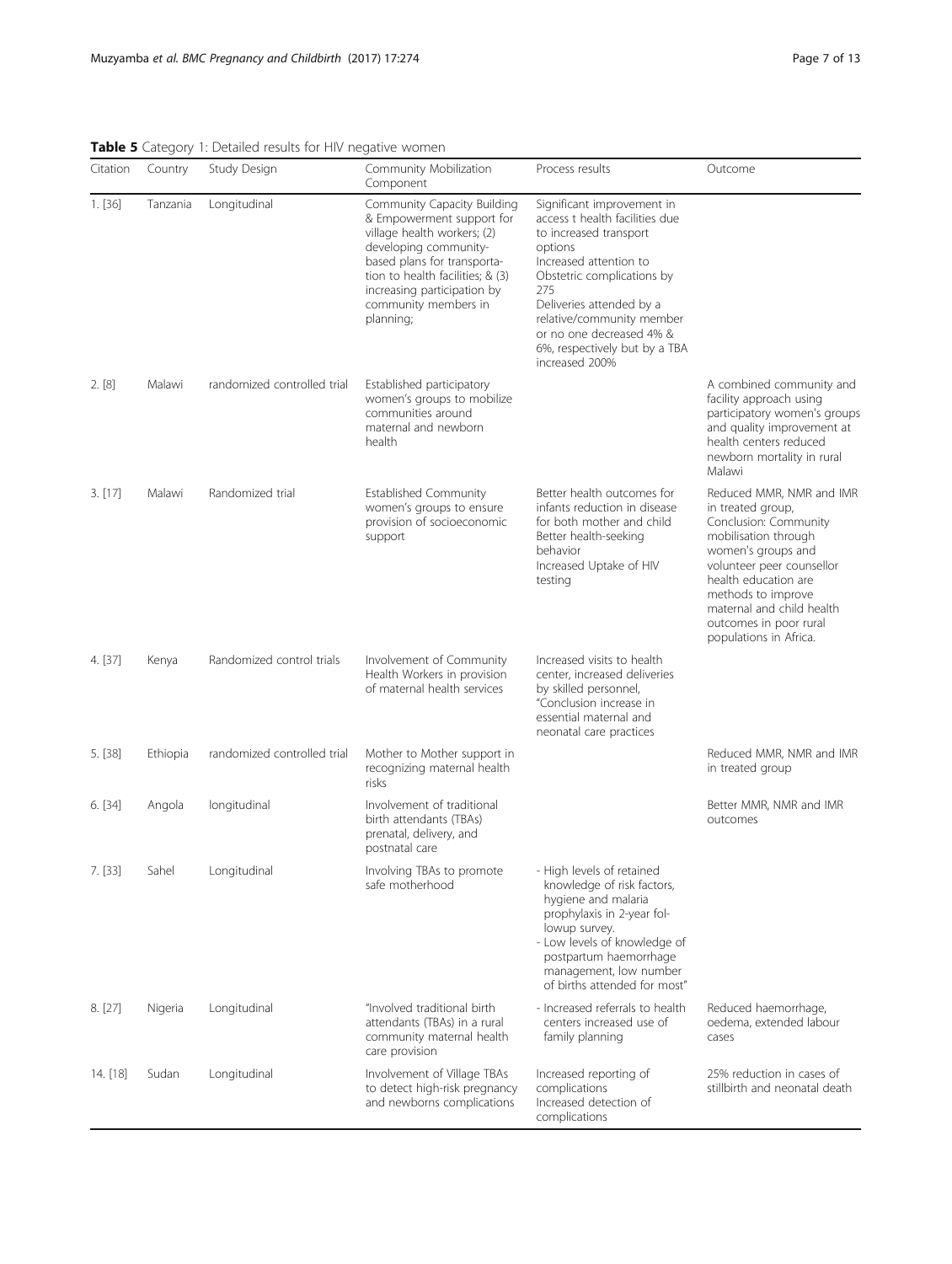<span id="page-7-0"></span>

|          | Table 6 Category 2: Detailed results for women living | with HIV                         |                                                                                                                                                                                                                                                                             |                                                                                                                                                                                                                                                                                |                                                                                                                                                                                                                                                                                                                                                                                                |
|----------|-------------------------------------------------------|----------------------------------|-----------------------------------------------------------------------------------------------------------------------------------------------------------------------------------------------------------------------------------------------------------------------------|--------------------------------------------------------------------------------------------------------------------------------------------------------------------------------------------------------------------------------------------------------------------------------|------------------------------------------------------------------------------------------------------------------------------------------------------------------------------------------------------------------------------------------------------------------------------------------------------------------------------------------------------------------------------------------------|
| Citation | Country of origin                                     | Study Design                     | Community Mobilization Component                                                                                                                                                                                                                                            | Process results                                                                                                                                                                                                                                                                | Outcome                                                                                                                                                                                                                                                                                                                                                                                        |
| 1. [30]  | South Africa                                          | Controlled Trial<br>Randomized   | Involvement of fellow HIV positive<br>pregnant women to mobilize and<br>provide support to fellow HIV<br>positive mothers.                                                                                                                                                  | how to improve the health of their<br>exhibited Increased knowledge on<br>- Women in Treatment Group (TG)<br>- Increased access to information<br>and resources to improve their<br>health during maternity<br>children                                                        | - Mothers in Treatment Group (TG)<br>depression when compared to<br>exhibited reduced maternal<br>their counter-parts                                                                                                                                                                                                                                                                          |
| 2. [31]  | Tanzania                                              | controlled trial<br>Randomized   | Creation of peer support group that<br>concerns related to PMTCT among<br>strategies for addressing common<br>provided a safe space for women<br>with high levels of psychological<br>HIV positive pregnant women<br>distress to discuss and share                          | rate of overall personal satisfaction<br>experienced a significantly higher<br>treatment group as compared to<br>positive pregnant women in the<br>- Increased disclosure among HIV<br>Women in Treatment Group<br>with response to disclosure,<br>those in the control group. | a marginally significant reduction in<br>participating in a group counseling<br>the level of depressive symptoms<br>for HIV-positive pregnant women<br>60% of women in the intervention<br>0.82, 95% confidence interval (CI):<br>intervention (Treatment Group)<br>control group [Relative Risk (RR)<br>intervention, versus 73% in the<br>group were depressed post-<br>0.671.01, p0.066]. H |
| 3. [32]  | South Africa                                          | cluster randomized<br>controlled | group sessions led by Peer Mentors,<br>recruited during pregnancy and 70<br>The intervention consisted of four<br>antenatal and four postnatal small<br>% were reassessed at 1.5 months<br>in addition to Standard Care. HIV<br>positive pregnant Women were<br>post-birth. | Compared to Standard Care WLH, El<br>(treatment Group) were more likely<br>(OR = 1.84; two-sided $p = 0.014$ ),<br>to ask partners to test for HIV                                                                                                                             | pressed mood (OR = $2.55; p = 0.003$ ).<br>Compared to Standard Care WLH, El<br>- Significant improvement in PMTCT<br>(treatment Group) were more likely<br>to have infants with height-for-age<br>$z$ -score $\ge -2$ (OR = 3.30; $p = 0.006$ )<br>- Healthcare utilization was similar<br>and were less likely to report de-<br>across conditions.                                           |
| 8. [40]  | Zambia                                                | (Longitudinal)                   | providers conduct rapid HIV testing.<br>Healthcare workers (HCWs) and lay<br>support for pregnant women,                                                                                                                                                                    | HIV testing among pregnant women<br>improvement in the percentage of<br>HIV positive pregnant women<br>Uptake of services significantly<br>- There was also significant<br>referred for clinical care<br>improved<br>improved                                                  |                                                                                                                                                                                                                                                                                                                                                                                                |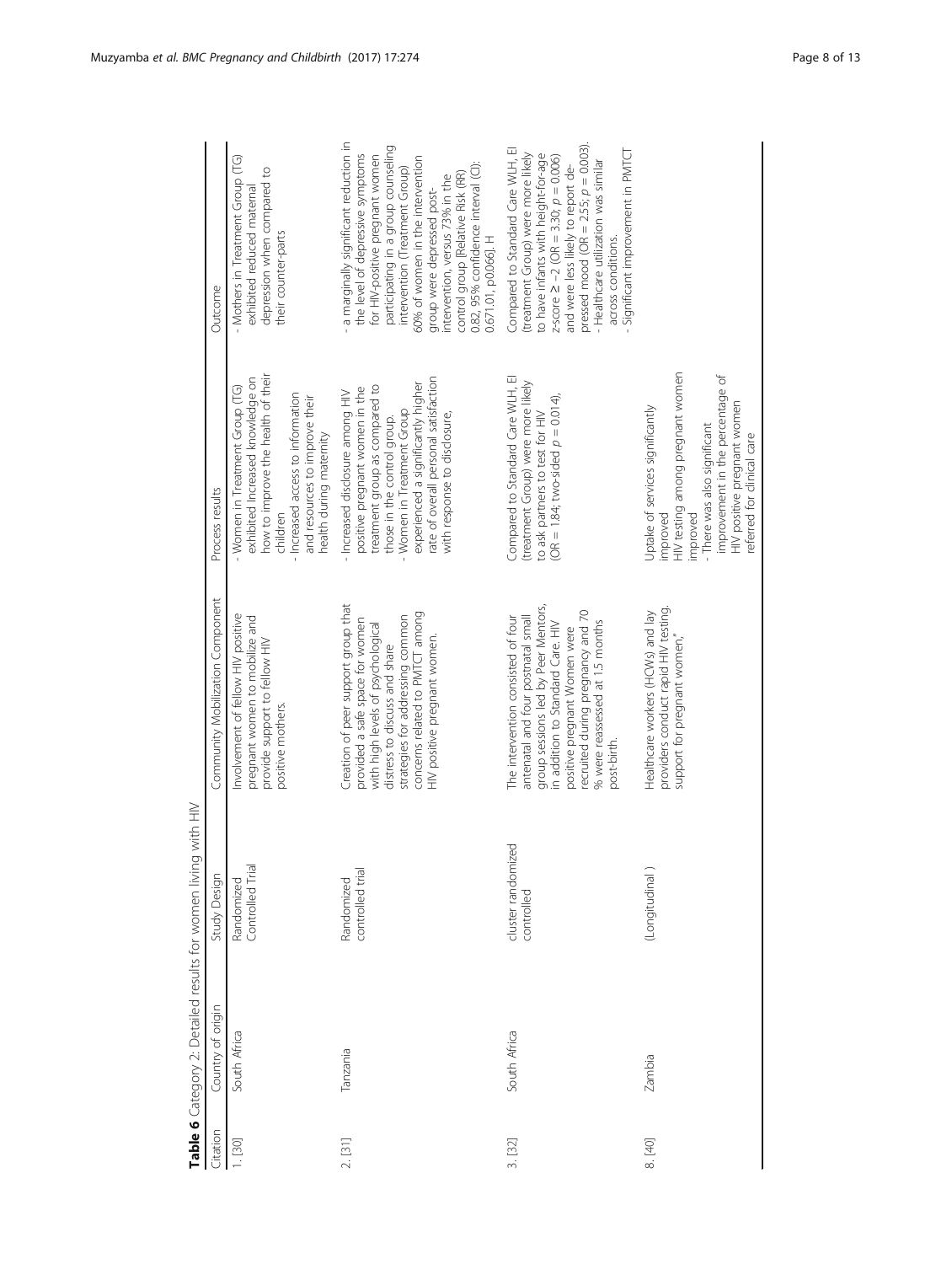distress and other practical needs. They also shared strategies for addressing common concerns related to antenatal and primary healthcare, including Prevention of Mother To Child Transmission (PMTCT) among women with HIV. Although there was more emphasis on support for PMTCT for women with HIV, in general, the type of peer support ( financial, psychological, and material) given was to a large extent similar for both HIV negative and women positive women [\[8](#page-11-0), [17](#page-11-0), [30](#page-11-0)–[32](#page-11-0)].

For HIV negative women, peer support improved emotional strength and enhanced pregnant women's knowledge on how to handle maternal complications such as antepartum and postpartum hemorrhage, obstructed labor, and sepsis [\[8\]](#page-11-0). Further, peer support arising from participation in women's groups in the community significantly reduced the risk of mortality among newly born children [[8, 17\]](#page-11-0). Overall, the majority of publications in this systematic review concluded that peer support in HIV negative women led to improvements in maternal and child health outcomes due to improved access to emotional, psychological, social and physical support, which enabled pregnant women to access information, services and resources that are necessary for improving maternal health outcomes .

Three publications regarding women with HIV reported that peer support among other things, helped to increase access to health-enhancing resources (such as antenatal and primary healthcare, PMTCT, information on safe delivery services) and knowledge, it also increased utilization of health services by providing pregnant women with transport to health centers and safe delivery packages. Women with HIV who had peer support also experienced reduced maternal depression [\[30](#page-11-0)–[32](#page-11-0)].

 Use of traditional birth attendants (TBA) in maternal care provision

The studies that reported on TBAs demonstrated how TBAs helped to increase women's knowledge on risk factors during pregnancy, knowledge on hygiene, use of malaria prophylaxis among HIV negative pregnant women who were outside the catchment area of standard health care [\[18](#page-11-0), [27, 33\]](#page-11-0). One publication highlighted that the use of TBAs helped to reduce maternal depression, hemorrhage, and maternal mortality among HIV negative women [[34\]](#page-11-0). These studies concluded that in general, TBAs contribute positively to maternal health outcomes of HIV negative women in the peripherals of sub-Saharan Africa.

Among women living with HIV, the only publication that was found concluded that using TBAs enhanced the coverage of maternal health care for women living with HIV especially in areas where many pregnant women

chose to have home deliveries [[35\]](#page-11-0). TBAs were considered useful because they encouraged women with HIV to take medication (e.g. zidovudine), which helped to prevent mother-to-child transmission of HIV during pregnancy. The evidence examined in this systematic review however does not report exactly on whether and how the TBAs managed to deal with complications such as hemorrhage, sepsis and PMTCT. The only study on women living with HIV was also silent on what mechanisms were available to TBAs for referral purposes in cases of emergency.

 Collaboration between community and professionals in designing and/or implementing initiatives

The role of collaboration in the design and implementation of maternal care initiatives for HIV negative women was studied in four publications [[36](#page-11-0)–[39](#page-11-0)]. Collaboration helped to design initiatives that improved access to professional treatment. Such initiatives included transportation of pregnant women by community members to health centers in case of obstetric emergencies. This sort of collaboration increased the attention to other complications such as sepsis and hemorrhage. This was because the collaboration allowed for easy exchange of knowledge and information regarding these complications between professionals and the community [[36](#page-11-0)–[39](#page-11-0)]. Further, it was deduced from the publications that through the collaboration between the community and professionals, there was an increase in antenatal services and institutional delivery [\[36](#page-11-0), [37\]](#page-11-0). Other studies showed that through the collaboration between health workers and local community members, there was a significant reduction in child mortality of up to 57% [[38](#page-11-0)]. Another study from Tanzania concluded that through collaboration with community care-givers, health-inhibiting practices during home deliveries were mitigated (e.g. use of unclean thread to tie the umbilical cord, putting "substances" on the cord ) [[39\]](#page-11-0). Overall, it is evident from the publications that collaboration between professionals and communities in the design of maternal care initiatives improved access to health information, treatment and services, as well as increased attention to maternal health complications, thereby making this a viable strategy in an attempt to improve maternal health outcomes of HIV negative women.

On the other hand, only one publication evaluated the role of community involvement in promoting maternal health of women living with HIV [[40](#page-11-0)]. This study also only reported positive process results in the form of improved uptake of institutional health services and acceptance of maternal health interventions; both of which are assumed to be important in improving maternal health of women living with HIV. It is therefore clear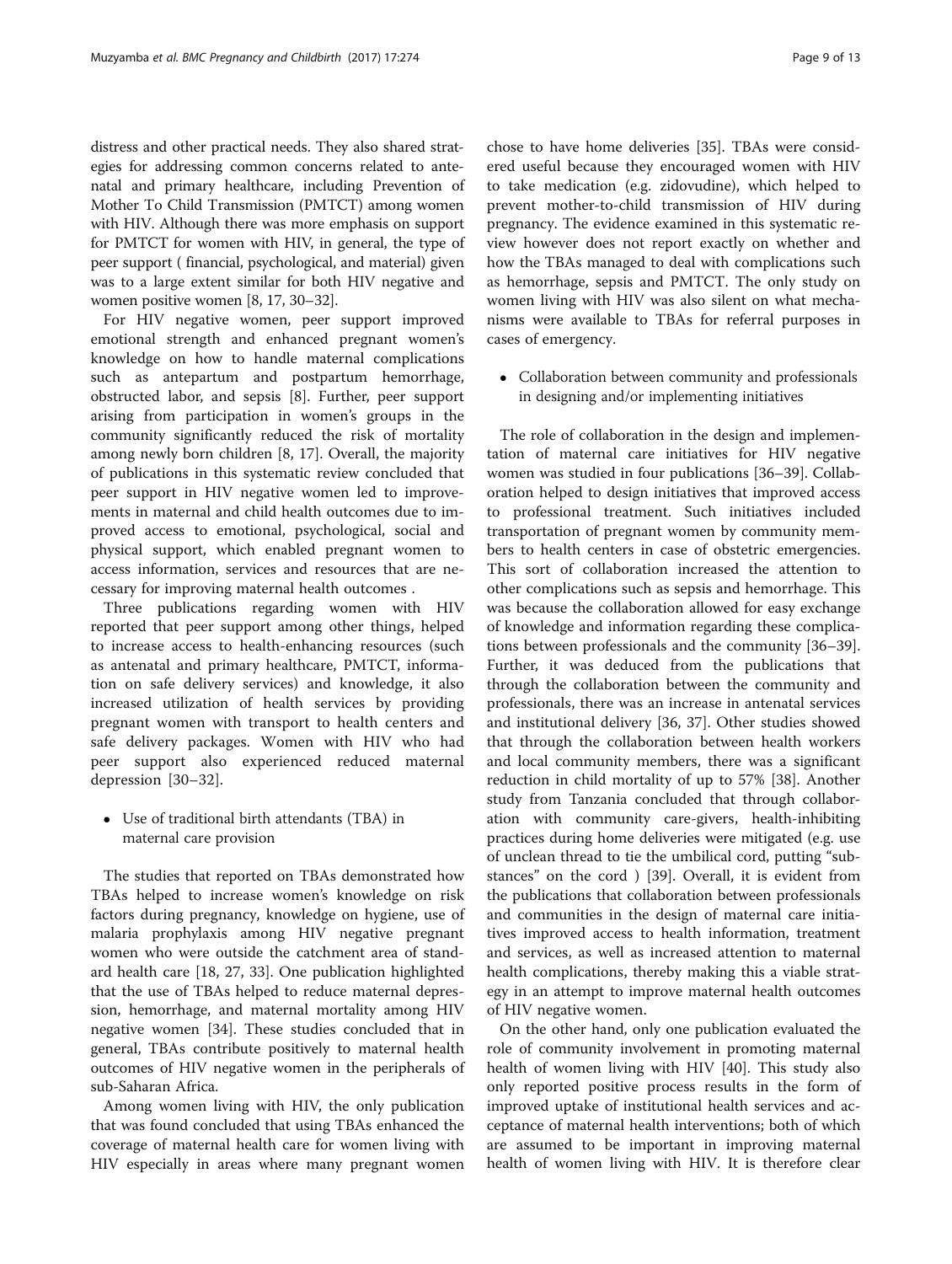that the focus of research on community involvement and maternal health outcomes of women with HIV was limited to explication of process results only, without much on outcomes. There is still a gap in linking collaboration in maternal care initiatives to outcome results such as reduced maternal mortality, reductions in complications such as sepsis and hemorrhage in women with HIV.

## **Discussion**

Overall, this systematic review of experimental design studies has produced results which differ somewhat between women living with HIV and HIV negative women. We observe that to date, there is sound causal evidence in support of community mobilization as a useful maternal health care strategy for HIV negative women. On the other hand, strong evidence for women with HIV is still missing. The fact that strong evidence linking community mobilization to maternal health outcomes for women with HIV is still missing confirms Kendall and Langer's (2015) assertion that the intersection of HIV and pregnancy has generally been ignored in social science research [[4\]](#page-11-0). This is despite the fact that women with HIV are more susceptible to morbidity and mortality during pregnancy [[5\]](#page-11-0). Below we demonstrate in detail the differences in empirical evidence between HIV negative women and women living with HIV using the three principles of community mobilization.

Firstly, evidence indicates that for HIV negative women, peer support from fellow pregnant women improves maternal health outcomes. Our findings are consistent with a growing body of literature which shows that peer support is necessary in reducing rates of maternal depression, antepartum and postpartum hemorrhage, obstructed labor and sepsis in HIV negative women [\[41](#page-11-0)]. This is normally achieved through provision of economic and psychological support to peers, including sharing of different strategies in order to deal with negative maternal outcomes. It is clear from existing literature that peer support is useful for HIV negative women, however, the same cannot be said of women with HIV. Given the relatively high risk associated with HIV/AIDS, and this coupled with the lack of studies focusing on women with HIV, it remains unclear whether peer support can also be useful in reducing maternal complications in women with HIV, and if so, in which ways. This however does not imply that peer support is completely useless for women with HIV. The indication from our results is that peer support is still useful in promoting process results which include enhanced coping, increased access to emotional and economic support, adherence to treatment, utilization of health services [\[30](#page-11-0)–[32\]](#page-11-0). While most scholars attach less importance to processes within different maternal health

interventions, it should be noted however that these process outcomes are not completely unrewarding. They embody social conditions that are necessary for maternal health improvement [[42\]](#page-11-0). In particular, the processes observed in this review are important for women living with HIV who are usually victims of isolation, stigma and discrimination. Peer support thus gives rise to social spheres which provide opportunities for critical dialogue about maternal health issues among women with HIV [[14,](#page-11-0) [43\]](#page-12-0). Peer support also necessitates the re-assessment of harmful cultural and social norms affecting women with HIV [\[41](#page-11-0)]. While it is true that in general peer support leads to conditions necessary for improving maternal health in women with HIV, this fact alone does not offer any basis for drawing a causal link between peer support and maternal health of women living HIV. Existing evidence does not provide a knock-on effect of peer support on maternal health outcomes such hemorrhage, sepsis, and maternal mortality for women with HIV. Evidence linking peer support to maternal health outcomes of women with HIV is still missing in literature. The evidence provided in support of peer support vis-à-vis women with HIV seems necessary but not sufficient to unequivocally establish peer support as a useful strategy for improvement of maternal outcomes among women with HIV. More research needs to be undertaken to examine this relationship in order to shade light on whether peer support can actually lead to improved maternal health outcomes among women with HIV, and if so, how exactly this change is achieved.

The other important principle of community mobilization is the involvement of TBAs in maternal care provision. Our results in this regard were concomitant with recent studies indicating that TBAs are particularly useful for enhanced maternal care for HIV negative women, especially in areas lacking efficient health systems [[18](#page-11-0), [27](#page-11-0), [33](#page-11-0)]. TBAs were particularly useful in reducing maternal morbidity and mortality in HIV negative women. However, this evidence only speaks for HIV negative women, whereas no focus has been placed on women living with HIV. The impact of TBAs on maternal health outcomes in women with HIV (who require antiretroviral therapy and cesarean birth in order to promote PMTCT) remains understudied [[35](#page-11-0), [44\]](#page-12-0). There is a need for more research to establish the link between use of TBAs and positive maternal health outcomes in women with HIV. Although a stronger case for TBAs is still lacking, it does not automatically mean that TBAs are irrelevant to women with HIV in sub-Saharan Africa. To the contrary, this result only means that to date, there is no study that establishes a significant causal link between TBAs and maternal health outcome of women with HIV. We also note that in sub-Saharan Africa, it is counterproductive to encourage only institutional delivery.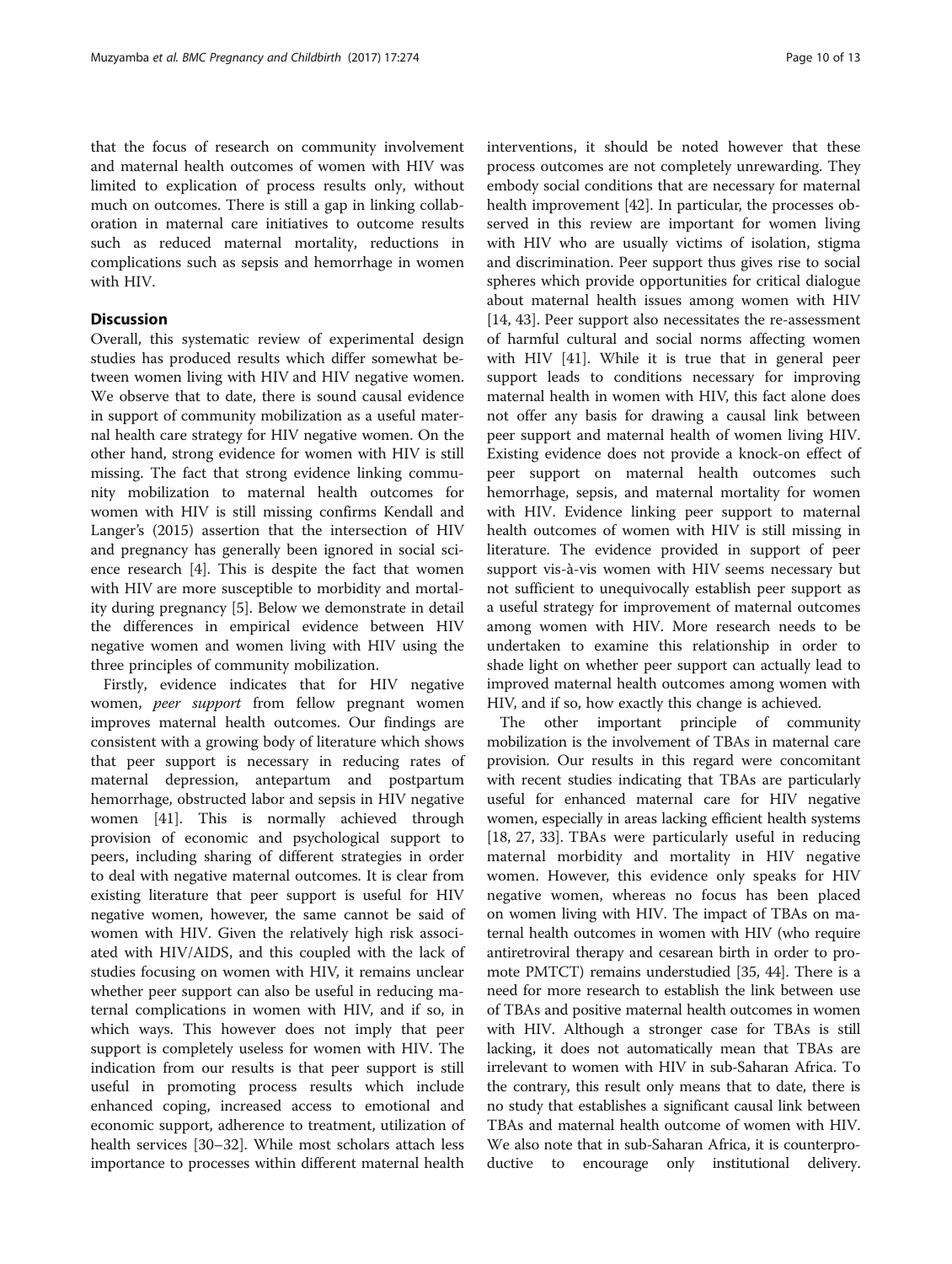Institutional delivery in poorly equipped, hard-to-reach, remote, and overcrowded health facilities with poor adherence to quality is far from optimal. Given this, TBAs are sometimes the only feasible, cheap, practical and readily available source of maternal care in the peripherals of Africa and as such, it seems more advantageous in the context of sub-Saharan Africa to make use of TBAs and professional midwives complementary to each other [[35, 37\]](#page-11-0). Therefore, a more nuanced understanding of maternal health interventions for women with HIV in sub-Saharan Africa is needed. However, before achieving this, it is vital that we increase our understanding on how exactly TBAs can improve maternal health of women with HIV and what kind of training should be provided to them.

Lastly, collaboration between professionals and the community in the design and implementation of maternal care initiatives, which is another principle of community mobilization, also produced varied results for HIV negative women and for women with HIV. The causal link between collaboration and maternal health outcomes for HIV negative women is established [\[36](#page-11-0)–[39](#page-11-0)]. To date, collaboration with regard to women with HIV is only credited for the adoption of health-enhancing behavior. Although not a maternal health outcome in itself, behavioral change is an essential step towards improving maternal health. At the same time, it should be noted that behavioral change does not epitomize improved maternal outcome, it is merely a process through which improvement in maternal health can be achieved. This means that currently, it is less lucid to claim a collaboration-precipitated maternal health improvement in women with HIV on the basis of behavioral change. Therefore, we posit that more evidence is needed to understand how useful collaboration could be for women with HIV. Thus, before advocating for collaboration as a panacea to maternal health challenges among women with HIV in sub-Saharan Africa, there is a need for more research which establishes a causal link beyond behavioral change; one which can clearly show the effect of collaboration on maternal health outcomes in women with HIV.

Our review has several limitations that need to be acknowledged. Key among them is the fact that the search only included publications in English. This may have led to the omission of studies published in other languages within sub-Saharan Africa. The search also just focused on studies published in peer-reviewed journals thereby leaving out any grey literature. Therefore, it is possible that some literature focusing on the role of community mobilization on maternal health outcomes of HIV positive women in sub-Saharan Africa may have been omitted. We also did not find studies reporting undesirable process or outcome results. It should be acknowledged in this regard that positive results are more easily published while negative results tend to remain underreported.

## Conclusion

As shown in our systematic review, currently, the evidence on the role of community mobilization on maternal outcomes of HIV negative women in sub-Saharan Africa is more conclusive than for women with HIV. This is embodied in all principles of community mobilization that we analyzed. So far, not much empirical work has been done to provide compelling evidence regarding the impact of community mobilization on maternal outcomes (i.e. sepsis, hemorrhage, and maternal mortality) for women living with HIV. That notwithstanding, there is some evidence suggesting that all three principles of community mobilization provide necessary process results for improving maternal health of women with HIV. It is indeed true that the process results create necessary conditions for improving maternal health. However, evidence on process indicators alone without subsequent causal evidence on the outcomes is not sufficient, and as such, cannot be used as a basis for advocating community mobilization as a useful maternal health care strategy for women with HIV in sub-Saharan Africa. Thus, more research needs to be undertaken to examine whether community mobilization actually leads to better maternal health outcomes in women with HIV and how exactly this change is achieved. Consequently, when it comes to relying on community mobilization for policy recommendation, we observe that there is not enough evidence to recommend community mobilization as a strategy for maternal health care provision for women in sub-Saharan Africa.

#### Acknowledgements

We like to acknowledge the assistance of some UNU-MERIT staff for assisting with access to publications.

#### Ethical approval and consent to participate

Although the study does not include human participants, human data or human tissue, it was however approved by the Maastricht University Ethics Board.

#### Funding

No funding was obtained for this study.

#### Availability of data and materials

All data generated or analyzed during this study are included in this published article

#### Authors' contributions

All authors collaborated and contributed in the formulation of objectives of the study and oversaw the development of the study concept and design, data collection and analysis, including the drafting of the manuscript. All authors at every stage contributed in drafting, correcting and perfecting the manuscript. CM was tasked with consolidating all the contributions to the manuscript and taking care of all correspondence. All authors read and approved the final manuscript.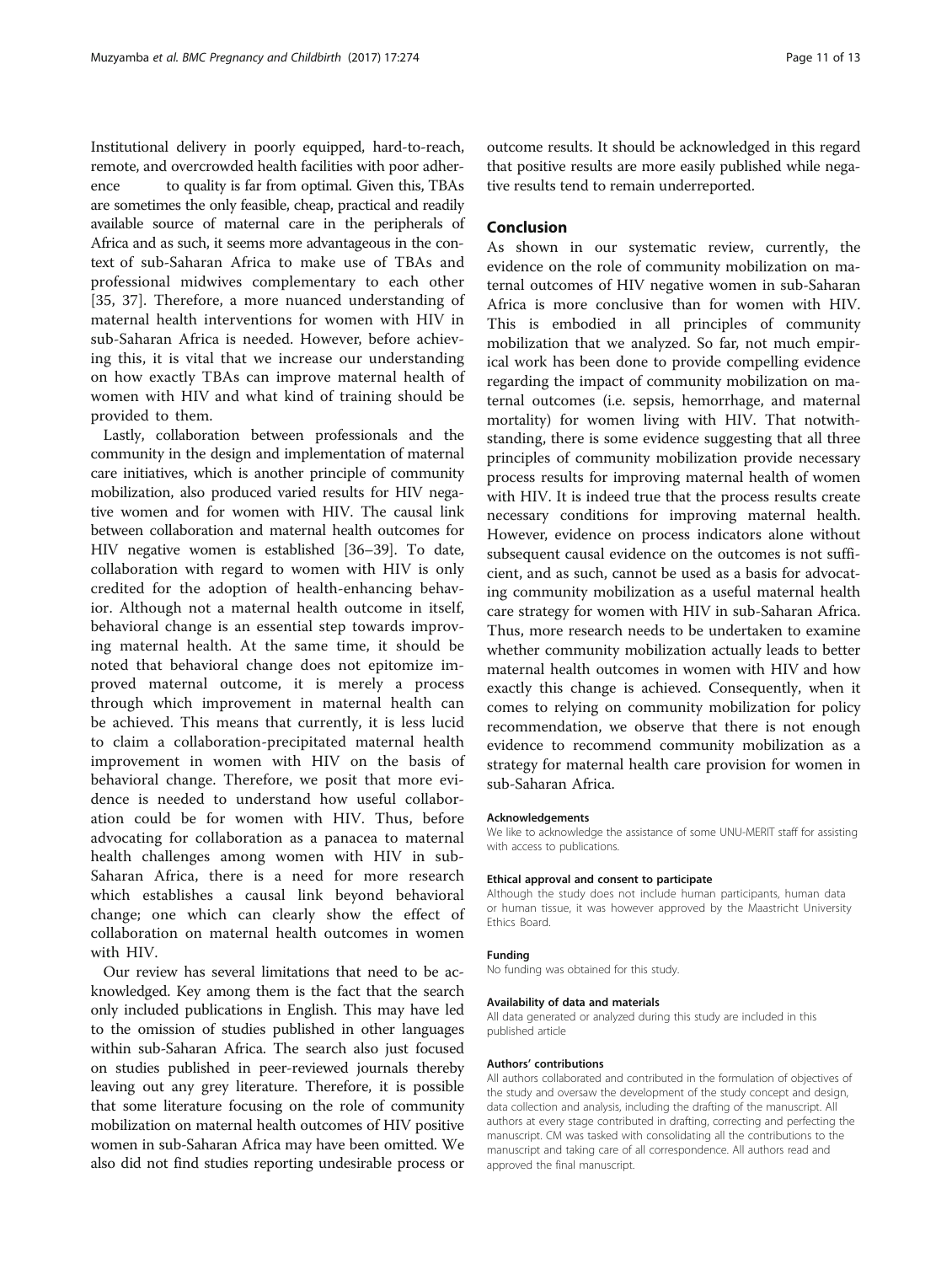#### <span id="page-11-0"></span>Consent for publication

Not applicable

#### Competing interests

The authors declare that they have no competing interests.

### Publisher's Note

Springer Nature remains neutral with regard to jurisdictional claims in published maps and institutional affiliations.

#### Author details

<sup>1</sup>UNU MERIT, Boschstraat, 246211, AX, Maastricht, The Netherlands. <sup>2</sup>A9 Marshlands Village Box 32379, Lusaka, Zambia. <sup>3</sup>Department of Health Services Research. Room 0.073, Maastricht University, Duboisdomein 30, 6229, GT, Maastricht, The Netherlands.

### Received: 21 March 2016 Accepted: 21 August 2017 Published online: 29 August 2017

### References

- 1. WHO. World Health Statistics 2013. Geneva: WHO; 2013.
- 2. WHO. Child health and development. Geneva; WHO; 2015.
- 3. UNAIDS. Report on the Global HIV/AIDS Epidemic 2013. Geneva: UNAIDS; 2013.
- 4. Kendall T, Langer A. Critical maternal health knowledge gaps in low- and middle-income countries for the post-2015 era. Reprod Health. 2015:1–4.
- 5. Kendall T, Dane I, Cooper D, Dilmitis S, Kaida A. Eliminating Preventable HIV-Related Maternal Mortality in Sub-Saharan Africa: What Do We Need to Know? J Acquir Immune Defic Syndr. 2014;1(64):250–8.
- 6. Kendall T, Danel I. Research and Evaluation Agenda for HIV and Maternal Health in Sub-Saharan Africa. Women and Health Initiative Working Paper No. 1. Boston: Women and Health Initiative, Harvard School of Public Health; 2004.
- 7. Lindegren M, Kennedy C, Bain-Brickley D. Cochrane Database Systematic Review. In: Integration of HIV/AIDS services with maternal, neonatal and child health, nutrition, and family planning services; 2012.
- 8. Colbourn T, Nambiar B, Bondo A, Makwenda C, Tsetekani E. Effects of quality improvement in health facilities and community mobilization through women's groups on maternal, neonatal and perinatal mortality in three districts of Malawi: MaiKhanda, a cluster randomized controlled effectiveness trial. Int Health. 2013;5(3):180–95.
- 9. Calvert C, Ronsmans C. The contribution of HIV to pregnancy-related mortality: a systematic review and meta-analysis. AIDS. 2013;27:1631–163.
- 10. Rifkin SB, Pridmore P. Partners in Planning: Information, Participation and Empowerment. New York: Macmillan Education; 2001.
- 11. Abdool-Karim Q, AbouZhar C, Dehne K. HIV and maternal mortality: turning the tide. Lancet. 2010;375:1948–9.
- 12. Hanson C. The Epidemiology of Maternal Mortality in Southern Tanzania. London: London School of Hygiene and Tropical Medicine; 2013.
- 13. Ackerman GL, K Kiragu. Lessons learnt from promising practices in community engagement for the elimination of new HIV infections in children by 2015 and keeping their mothers alive: summary of a desk review. J Int AIDS Soc. 2012;15(12).
- 14. Campbell C, Cornish F. How can community health programmes build enabling environments for transformative communication? Experiences from India and South Africa. AIDS and Behavior. 2012;16(4):847–57.
- 15. Lassi ZS, Das JK, Salam RA, Bhutta ZA. Evidence from community level inputs to improve quality of care for maternal and newborn health: interventions and findings. Reprod Health. 2014;11(2).
- 16. WHO. Declaration-of-Alma-Ata International Conference on Primary Health Care, Alma-Ata, USSR 1978. Alma-Ata: World Health Organization; 1978.
- 17. Lewycka S, Mwansambo C, Rosato M, Kazembe P, Phiri T, Mganga A, Chapota H. Effect of women's groups and volunteer peer counselling on rates of mortality, morbidity, and health behaviours in mothers and children in rural Malawi (MaiMwana): a factorial, cluster-randomised controlled trial. Lancet. 2013;381:1721–35.
- 18. Ibrahim S, Omer M, Amin I, Babiker A, Rushwan H. The role of the village midwife in detection of high risk pregnancies and newborns. Int J Gynecol Obstet. 1992;39(2):117–22.
- 19. Lippman SA, Maman S, MacPhail C, Twine R, Peacock D, Kahn K, Pettifor A.
- Conceptualizing Community Mobilization for HIV Prevention: Implications for HIV Prevention Programming in the African Context. PLOSE ONE. 2013;8(10):e78208.
- 20. Campbell C. Community mobilisation in the 21st century: Updating our theory of social change. J Health Psychol. 2014;19(1):46–59.
- 21. Rosato M, Mwansambo CW, Kazembe PN, Phiri T, Soko QS, Lewycka S, Beata SV, Kunyenge E. Women's groups' perceptions of maternal health issues in rural Malawi. Lancet. 2006;368(9542):1180–8.
- 22. CHMI. Zambulance. Lusaka: Center for Health Market Innovations; 2015.
- 23. Altman L, Kuhlmann AKS, Galavotti C. Understanding the black box: A systematic review ofthe measurement of the community mobilization process in evaluations of interventions targeting sexual, reproductive, and maternal health. Eval Program Plann. 2015;49:86–97.
- 24. Hooijmans CR, Ritskes-Hoitinga M. Progress in Using Systematic Reviews of Animal Studies to Improve Translational Research. PlosOne. 2013;
- 25. Howard-Grabman L, Storti C, Hummer P, Pooler B. Demystifying community mobilisation: an effective strategy to improve maternal and newborn health. Geneva: USAID; 2007.
- 26. Mant J. Process versus Outcome indicators in the assesment of quality health care. Int J Qual Health Care. 2001;13(6):475–80.
- 27. Akpala C. An evaluation of the knowledge and practices of trained traditional birth attendants in Bodinga, Sokoto State, Nigeria. Am J Trop Med Hyg. 1994;97(1):46–50.
- 28. Hodder I. The contextual analysis of symbolic meanings. In: Pearce SM, editor. Interpreting Objects and Collections. London: Routledge; 1994. p. 12–3.
- 29. PRISMA. Transparent reporting of systematic reviews and meta analysis. Oxford: Oxford University Press; 2015.
- 30. Rotheram-Borus M, Richter L, van Heerden A, van Rooyen H, Tomlinson M. A cluster randomized controlled trial evaluating the efficacy of peer mentors to support South African women living with HIV and their infants. PloSe One. 2014;9(1).
- 31. Kaayaa SF, Blanderb J, Antelmanc G, Cypriana F, Emmonsd KM, Matsumotoe K. Randomized controlled trial evaluating the effect of an interactive group counseling intervention for HIV-positive women on prenatal depression and disclosure of HIV status. AIDS Care. 2013;25(7).
- 32. Richter L, Rotheram-Borus MJ, Van Heerden A, Stein A, Tomlinson M, Harwood JM, Rochat T, Van-Rooyen H, Comulada W, Tang Z. Pregnant women living with HIV (WLH) supported at clinics by peer WLH: a cluster randomized controlled trial. AIDS Behavior. 2014;18(4):706–15.
- 33. Dehne K, Wacker J, Cowley J. Training birth attendants in the Sahel. World Health Forum. 1995;16(4):415–9.
- 34. Schaider J, Ngonyani S, Tomlin S, Rydman R, Roberts R. International maternal mortality reduction: outcome of traditional birth attendant education and intervention in Angola. J Med Syst. 1999;23(2):99–105.
- 35. Perez F, Aung KD, Ndoro T, Engelsmann B, Dabis F. Participation of traditional birth attendants in prevention of mother-to-child transmission of HIV services in two rural districts in Zimbabwe: a feasibility study. BMC Public Health. 2008;401(8).
- 36. Schmid T, Kanenda O, Ahluwalia I, Kouletio M. Transportation for Maternal Emergencies in Tanzania: Empowering Communities Through Participatory Problem Solving. American Journal of Public Health. 2001;91(10):1589–90.
- 37. Wangalwa G, Cudjoe B, Wamalwa D, Machira Y, Ofware P, Ndirangu M, Ilako F. Effectiveness of Kenya's Community Health Strategy in delivering community-based maternal and newborn health care in Busia County, Kenya: non-randomized pre-test post test study. Pan Afr Med J. 2012;13(1).
- 38. Kidane G, Morrow R. Teaching mothers to provide home treatment of malaria in Tigray, Ethiopia: a randomised trial. Lancet. 2000;356(9229): 550–5.
- 39. Shamba DD, Schellenberg J, Penfold SC, Mashasi I, Mrisho M, Manzi F, Marchant T, Tanner M, Mshinda H, Schellenberg D, Hill Z. Clean homedelivery in rural Southern Tanzania: barriers, influencers, and facilitators. J Health Popul and Nutr. 2013;31(1):110–7.
- 40. Torpey K, Kabaso M, Kasonde P, Dirks R, Bweupe M, Thompson C. Increasing the uptake of prevention of mother-to-child transmission of HIV services in a resource-limited setting. BMC Health Serv Res. 2010;10(29).
- 41. Campbell C, Mzaidume Y. How can HIV be prevented in South Africa? A social perspective. Br Med J. 2002;324:229–32.
- 42. Campbell C, Cornish F. Towards a "fourth generation" of approaches to HIV/ AIDS management: creating contexts for effective community mobilisation. AIDS care. 2010;22(1):569–79.